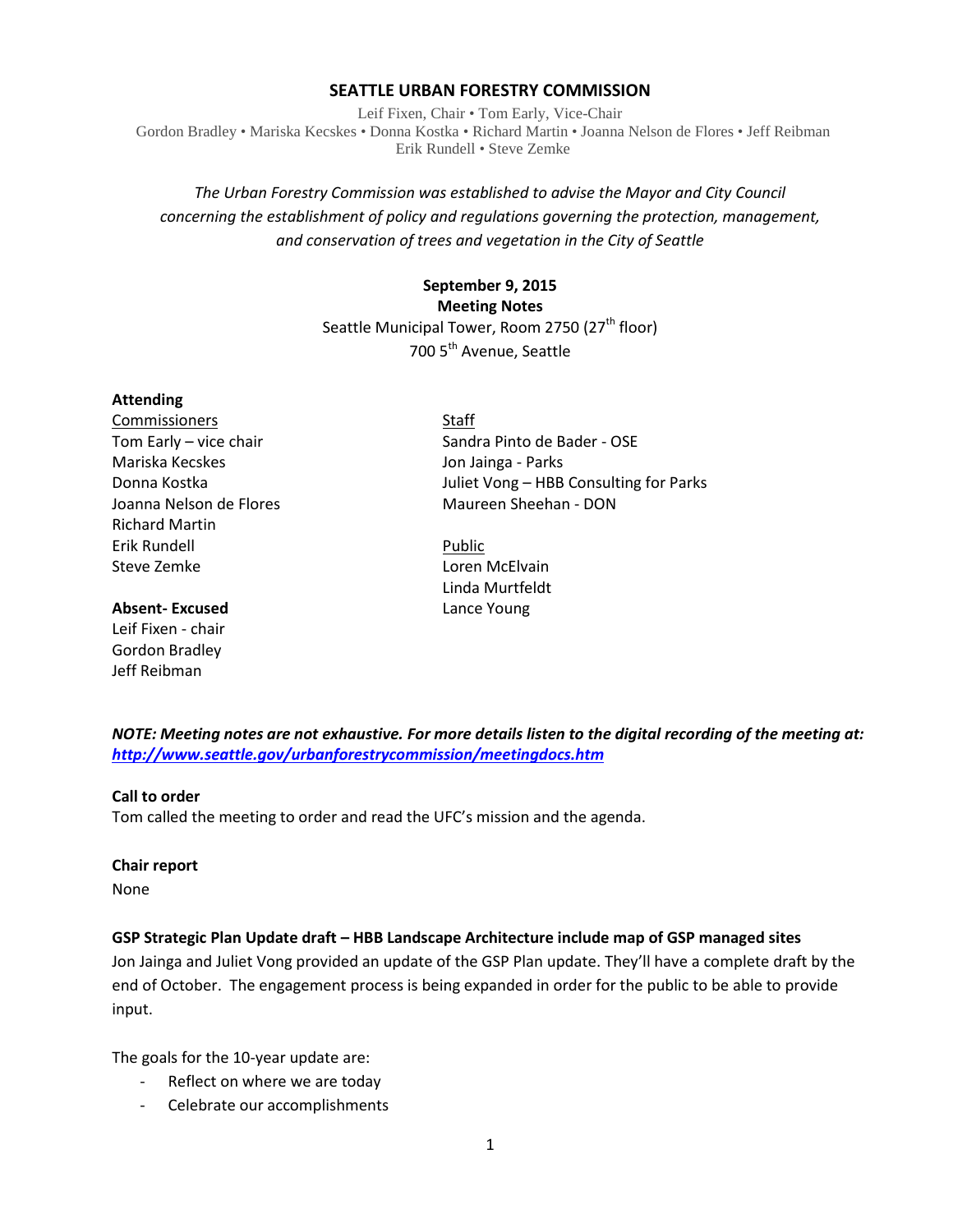- Identify how to reach the original goal by 2025
- Plan for the future beyond 2015.

The GSP 20 –year Strategic Plan's Vision – Promote a livable city by re-establishing and maintaining healthy forested parklands throughout Seattle.

Elements influencing the work include:

- Invasive plants and declining tree canopy
- Increased urban density. Growth in Seattle adds stresses to the urban forest.
- Maintaining the program's success, and
- Increasing public awareness

Have been hearing about the importance to create neighborhood level maps for residents to be able to see what's happening on the ground in their neighborhoods.

A major value added to the tree-age score is regeneration. There is an annual inventory being done by a third party. Plant ecologists then determine where on the tree-age process a zone has. The update will also redefine urban forest assessments to include canopy cover, invasive species, regeneration, and threshold values.

Threshold values will include: understory richness, understory cover, eco-Value 3 (Tree-iage), Threat 1 (<5% invasive cover), invasive regeneration, regeneration richness, and regeneration density. At this point, 14 zones meet all thresholds.

Juliet asked for input from the Commission on the charts and graphs being produced for the plan update. They want to make sure the public understands.

## "Is restoration working?"

Tree-iage comparison graph: The graph shows all acres in the program. All acres were assigned a tree-iage value. All green areas have improved and those in yellow and orange have not. UFC comment – add acres in decline to the mix.

## Neighborhood comparison graph:

UFC comment:

Total program acres – line needs to be dashed.

Separate the color bars from the black and white.

Separate the box explaining the graph's axes (color represent hours, b&w represent acres.

Explain what the limitations of the graph are.

"What's left" graph:

Have total acres, slopes and wetlands, add the amount of acres that are either so that they are all represented.

"Projecting into the future" graph:

Recognize long-term needs for field work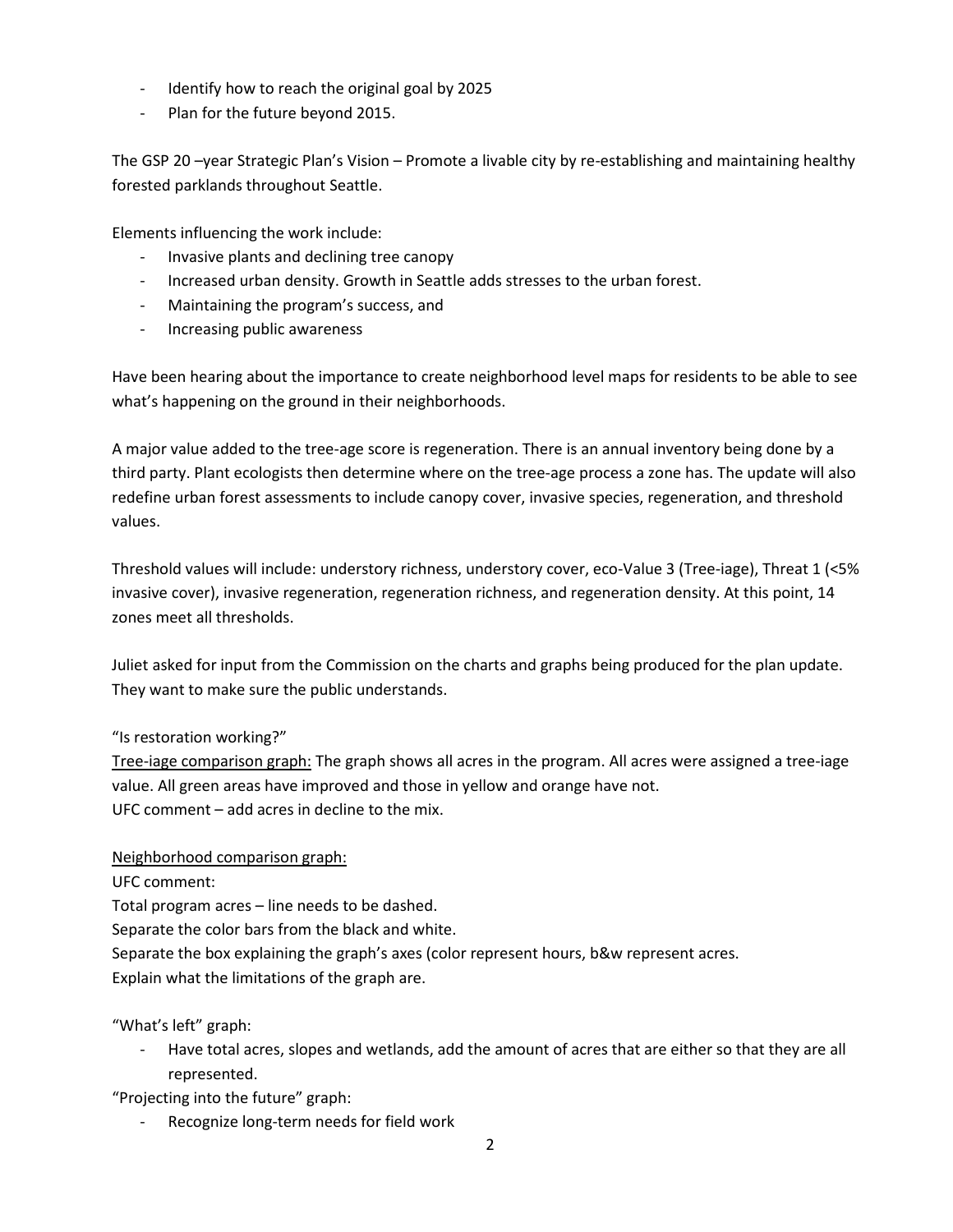- Evaluate and define equity in restoration  $-$  it's important to define what we mean by restoration
- Restoration beyond park boundary there are a lot of GSP sites that are beyond park boundary that are not being addressed and pose a re-infestation threat.
- Addressing the effects of climate change on restoration.

## Resources:

Staff is funded by General Fund

Capital Improvement Program (CIP) – Real Estate Excise Tax and Metropolitan Parks District Maintenance – not funded

Catch-up scenario – additional CIP funding needed.

Show current scenario first and catch up scenario second.

Commission provided input on the different graphs.

UFC comment:

- Formulate a graph that shows that maintenance dollars are 'cheaper' than CIP dollars. It should be cheaper to maintain than to do more restoration.
- Would like to see map of everything on each phase.
- Sometimes there is confusion about what type of acres are part of the 2,500 acres in GSP (natural areas, picnic area, etc.). Relationship between the Parks classification system and the GSP goal.

Answer: of the 6,200 acres in Parks system 3,200 acres are natural areas, 2,500 acres are forested restoration that are part of GSP. There are a lot of acres that are natural areas and not included in the GSP goal. All GSP sites are part of Natural Areas.

Community section: feedback from the survey sent out was:

Communicate more:

- Improve brand recognition
- Increase feedback opportunities beyond shareholder's meeting (annual survey)
- Allocate funding between Field Work and Community
- Improve outreach to race and social justice communities.

Engage more youth:

- Existing youth programs
	- o Youth Engaged in Service participation
	- o Environmental Learning Center programming
	- o Student Conservation Association (employment program)
	- o Forest Steward and Partner Organization youth events
	- o Urban Forestry Project
- Proposed youth engagement
	- o Add youth to GSP Committees and Executive Council
	- o Support and expand the Urban Forestry Project
	- o Increase access to programming for underserved youth

Forest Steward of 2025

New volunteer opportunities - not all field work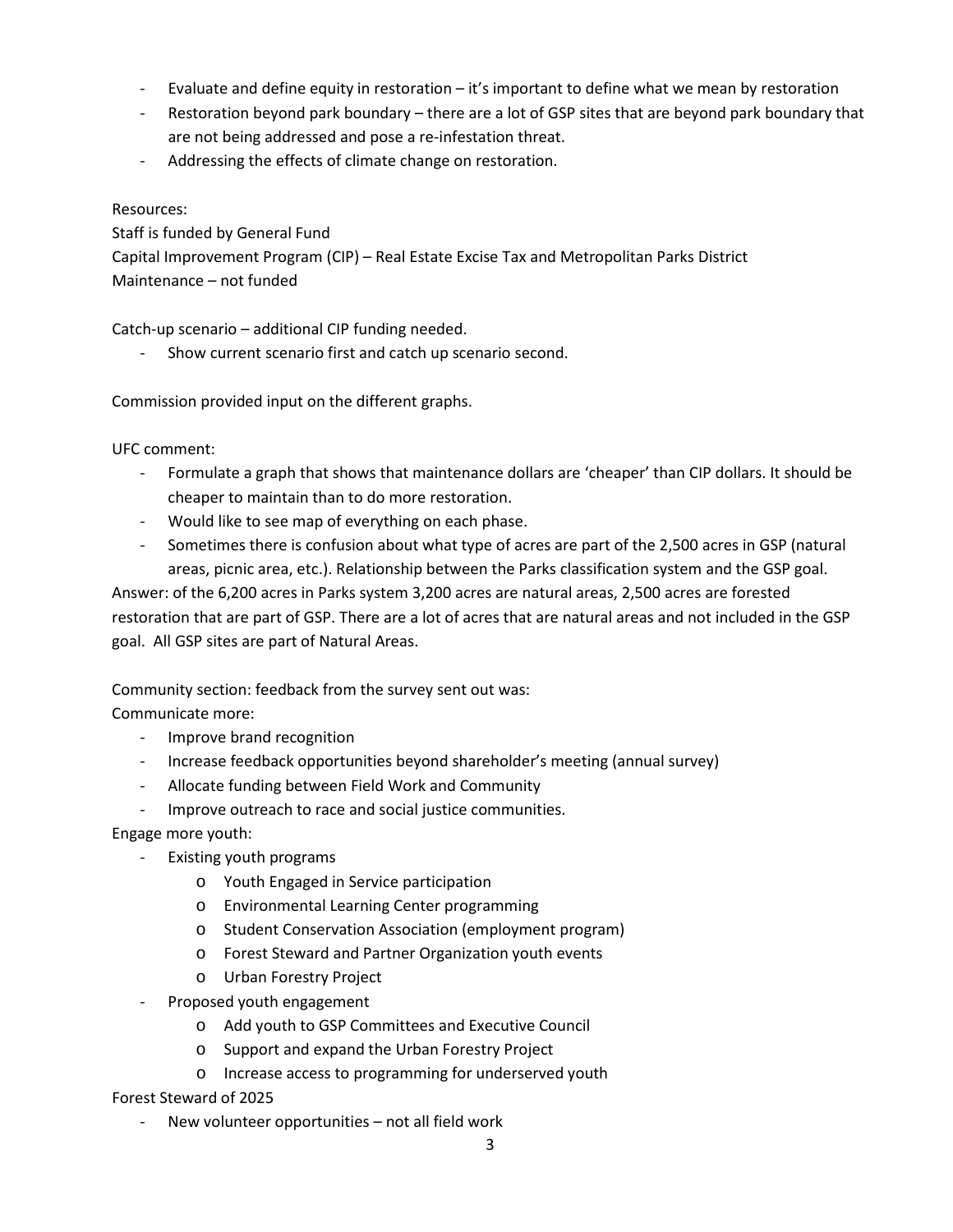- Demographics of volunteers to match the city-at-large
- Involvement and tracking of Phase IV work
- Recruiting new Forest Stewards and youth in leadership roles.

## **Major Institutions Master Planning – Maureen Sheehan (DON)**

Maureen Sheehan – Program Manager for the Major Institutions and Schools Program.

There are 13 Major Institutions. All of them have a campus within which they can upzone. Major institutions master plans (MIMPs) serve to make any upzoning and expansions as well as adding a transportation plan.

There are three Major Institutions that are actively developing: Seattle University, Swedish, and University of Washington.

Citizen's advisory committees (CAC) are put together by the City and the Major Institution (serves as design review process and to put together guidelines). The Urban Forestry Commission can influence how these MIMPs are shaped up. Once the plan is done, CACs become Standing Advisory Committees (SACs). CAC and SAC make recommendations to DPD and DPD ultimately decides. MIMPs are usually good for 10 years and usually get renewed every 15 years. When the Department of Neighborhoods gets the notification that the institution is having a new MIMP, then the UFC to get involved in the planning process.

Seattle University (SU): Their MIMP was approved in 2013. They are currently assembling a Standing Advisory Committee (SAC). Specific development plans are yet to be shared by SU but expected within three months.

Maureen will help facilitate the UFC being aware of all these processes. UFC should go directly to the institution to provide input and then the institution would submit to CAC. UFC comment: would like to see a canopy impact assessment for any project they undertake.

Swedish – Their MIMP was approved in 2005. Their SAC is currently reviewing project within design guidelines. They are proposing two new buildings to replace the current North Tower and Block 95. The NW tower will be approximately 17 stories and will contain a variety of uses including: emergency department, dining facility, critical care units, surgical suites, and patient rooms. Support functions for the campus will be located on Block 95. Anticipate beginning construction in 2016 and occupying the buildings in 2019.

Opportunity: write comment letter or provide comment during one meeting. UFC question: when is the right time to submit a letter?

University of Washington (UW). Their MIMP was approved in 2003. Their new MIMP process starting Fall 2015. All other institutions have a compliance piece in the MIMP but the UW is different. This will be a twoyear public process. The City University Citizens Advisory Committee (CUCAC) includes 13 neighborhood organizations.

Seattle Public Schools – they departures when they are taking a school offline and giving it a new use. She can notify UFC of these processes.